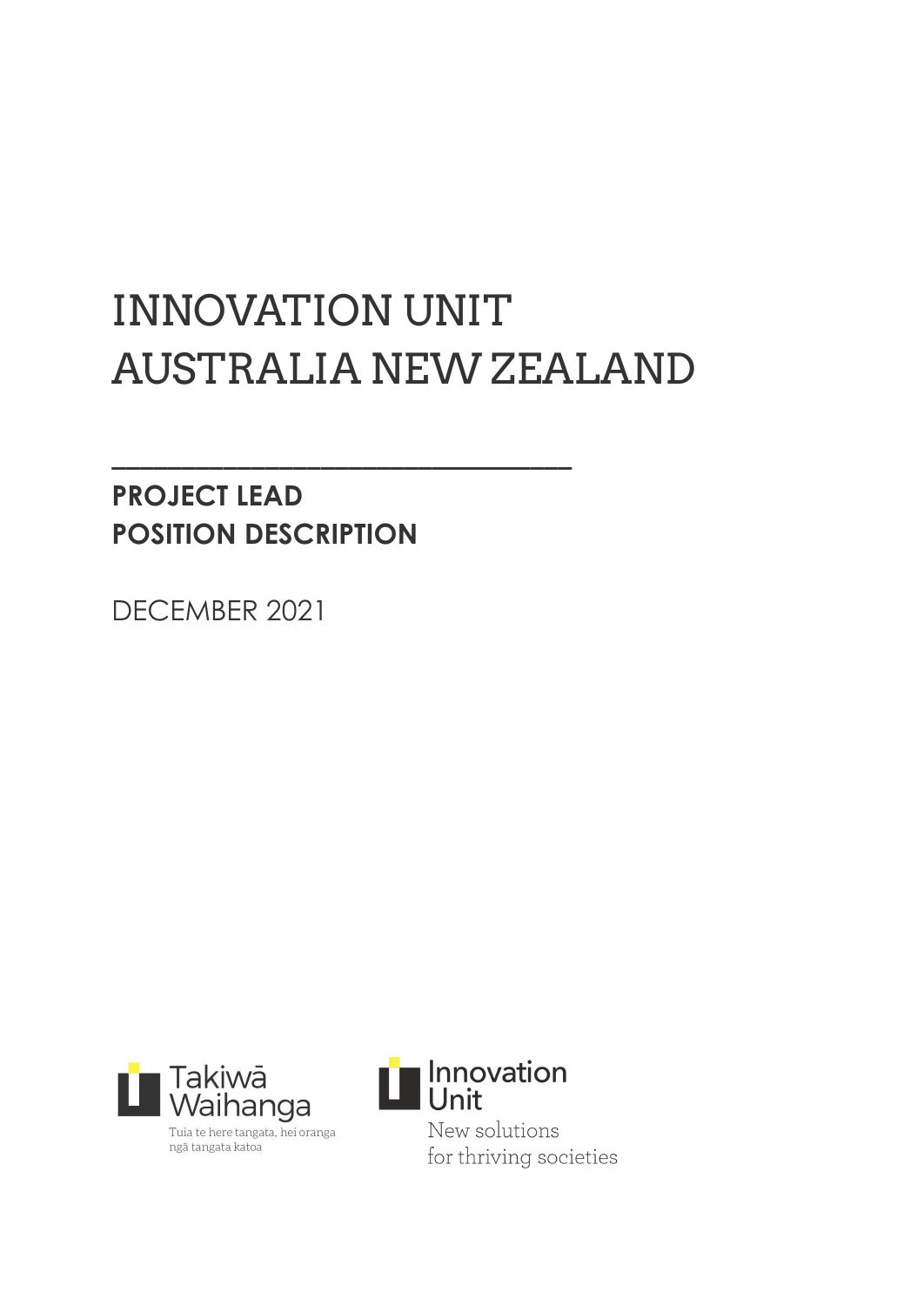# **POSITION DESCRIPTION PROJECT LEAD**

0.4FTE - .8FTE (Negotiable) New Zealand based **Reports to:** Director of Innovation and Partnerships

# **WHO WE ARE**

Innovation Unit is a social enterprise that grows new solutions to complex social challenges. We use innovation to help create a world where more people belong and contribute to thriving societies. We build alliances with ambitious places, organisations and systems around the world to make sure innovation has lasting impact at scale. Innovation Unit believes in the power and potential of people to create change for the better.

# **ABOUT THE ROLE**

This is one of those roles where you get to help change the world. This role involves leading multidisciplinary project teams including, amongst others, practitioners, policy and subject matter experts, designers and researchers to simplify complex challenges and support transformational change in our partners' organisations.

Your work might include leading the generation of new offers to improve outcomes for children and families accessing early learning and care; working with communities to co-design better futures; working with health professionals to build their capability to design initiatives alongside communities to improve well-being.

# **ABOUT YOU**

- You have strong and varied social innovation and/or design experience with skills in co-design, service design, prototyping, service development and/or system change
- You have cultural competence in working with Māori and other groups
- You are experienced in managing and accounting for yours and others time
- You have been the lead interface with senior executives and senior public servants that have resulted in productive relationships and partnerships
- You have managed budgets
- You have delivered powerful written and visual communications to a publishable standard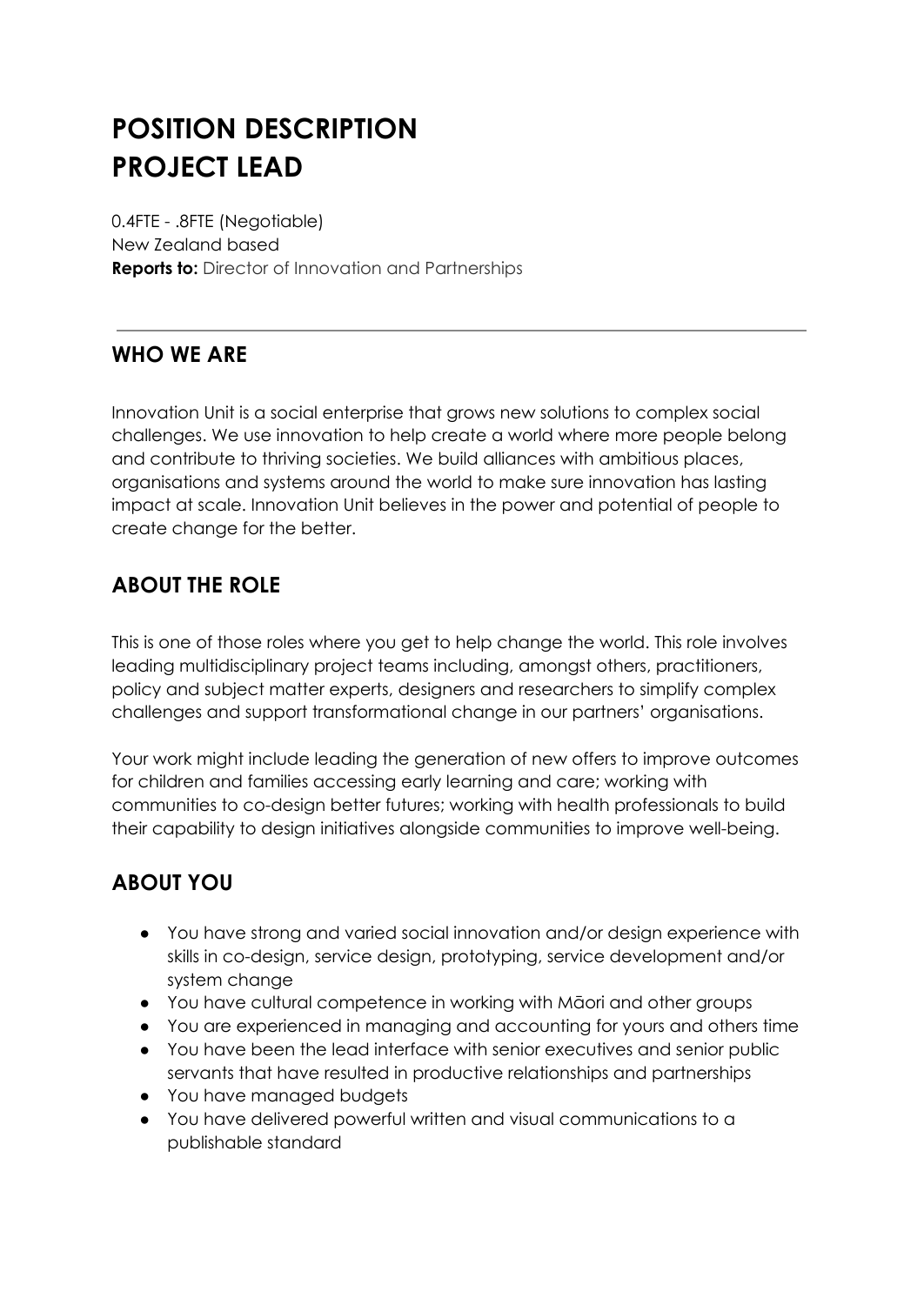- You are comfortable interfacing with and leading partners throughout the design and innovation process
- You can balance excellent facilitation skills with leading and shaping work to reach consensus
- You are confident and flexible and have experience working in interdisciplinary teams where collaboration is imperative
- You thrive with low supervision.

#### **Ultimately, you are a reflective practitioner and a life-long learner.**

## **KEY TASKS**

#### **PARTNERSHIP**

- Establish and maintain relationships for trust with existing partners
- Create opportunities to deepen our partnerships and collaborations with existing partners to grow our impact.

#### **PROJECT LEADERSHIP**

- Manage, design and deliver a range of social innovation projects, ensuring milestones and outcomes are met within budget, and positive relationships are maintained with partners
- Recruit participants for co-design workshops, research and other innovation processes
- Coordinate all stakeholder engagement interview and workshop participation logistics (include participant liaison and scheduling)
- Write, edit and proof key project documents and reports
- Ensure travel, workshops, communication and other logistics related to project delivery are undertaken effectively
- Brief and oversee the production and delivery of visual design and communications products.

#### **THOUGHT LEADERSHIP**

- Contribute to thought leadership in the social innovation and social design spaces, including writing and speaking
- Maintain and grow key relationships in the social innovation sectors/spaces
- Co-ordinate and contribute to occasional events that encourage or promote social innovation
- Develop new relationships in the social innovation and broader health, education and social sectors on behalf of the Innovation Unit.

#### **BUSINESS DEVELOPMENT**

- Identify and cultivate relationships with potential partners and partner
- Contribute to the development and writing of proposals.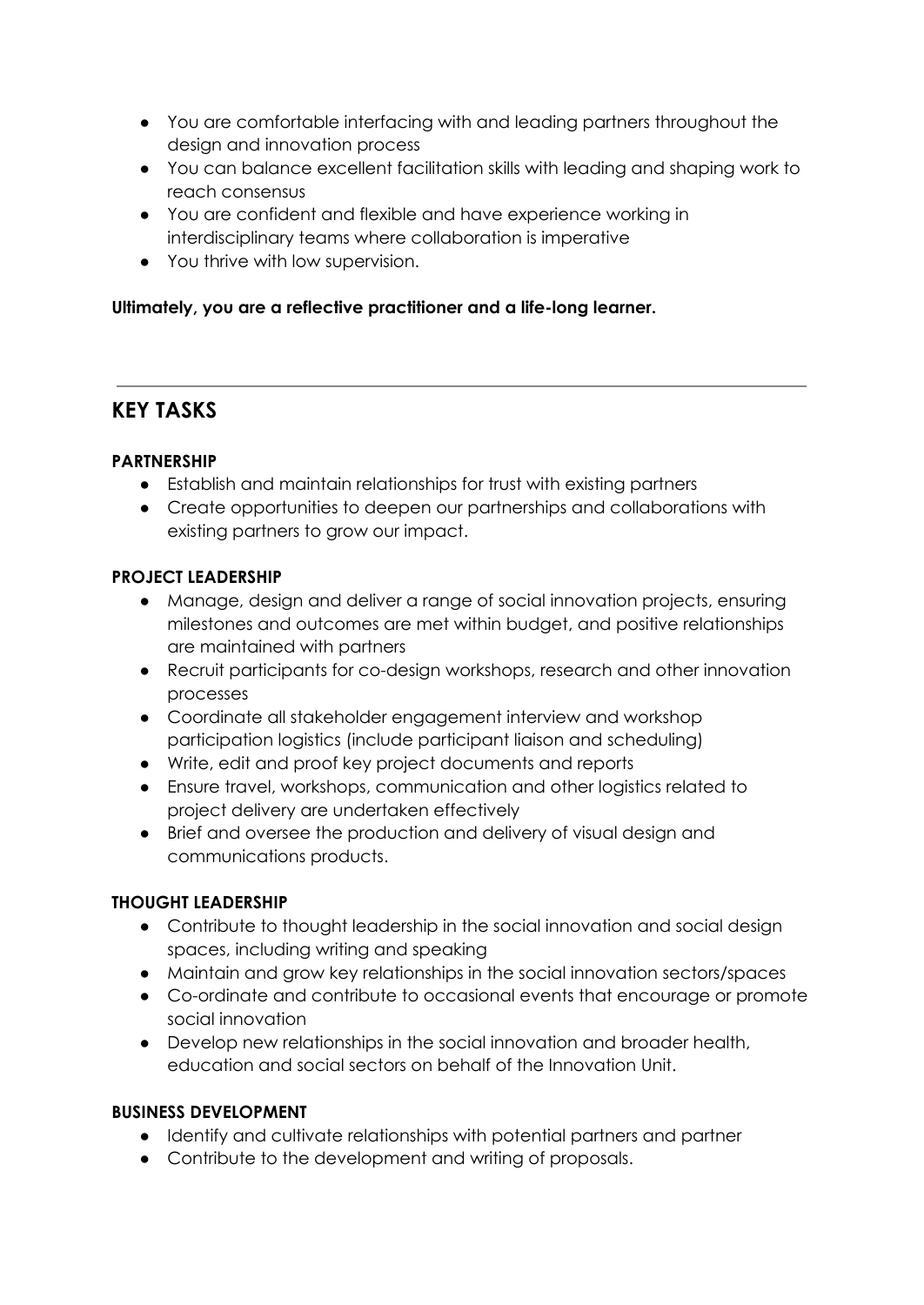#### **HELPING TO LEAD THE DEVELOPMENT OF OUR ORGANISATION**

- Contribute to developing and implementing our strategy
- Support the development of our organisation with honesty and constructive critique to get the most out of our team and by participating in sourcing and developing talent, being active in tackling issues and underperformance, enabling team members to demonstrate great practice in their work
- Be ready and happy to think on your feet and offer up your analytical, strategic, creative and relational talents to respond to challenges and develop solutions.

### **ROLE DETAILS**

*LOCATION –* The successful candidate will be based in our Auckland co-working office and have the ability to travel across Australasia once COVID restrictions soften. We are also open to candidates from across other regions of Aotearoa, NZ who are able to work remotely and independently.

*SALARY –* Pro rata of up to NZD\$ 72,193 - \$ 75,731 plus kiwisaver per annum, depending on experience

*EQUIPMENT –* You are required to provide your own laptop, internet and mobile phone. Project and organisation related calls are able to be claimed back as an expense should the organisationally supplied teleconference service not be able to be used.

*TYPE –* For our team it is standard practice to offer a fixed term contract for one year at the outset, before considering permanent appointments. Our intention is for this to become a permanent role after the first year if the business pipeline and work is flourishing

*HOURS* – This is a part-time/full-time role: 0.4FTE - 0.8FTE (Negotiable)

### **APPLY NOW**

How to apply:

- 1. Review the role duties and expectations above
- 2. Send the following to <teamanz@innovationunit.org> by 12 noon NZT on Friday 14 January 2022: